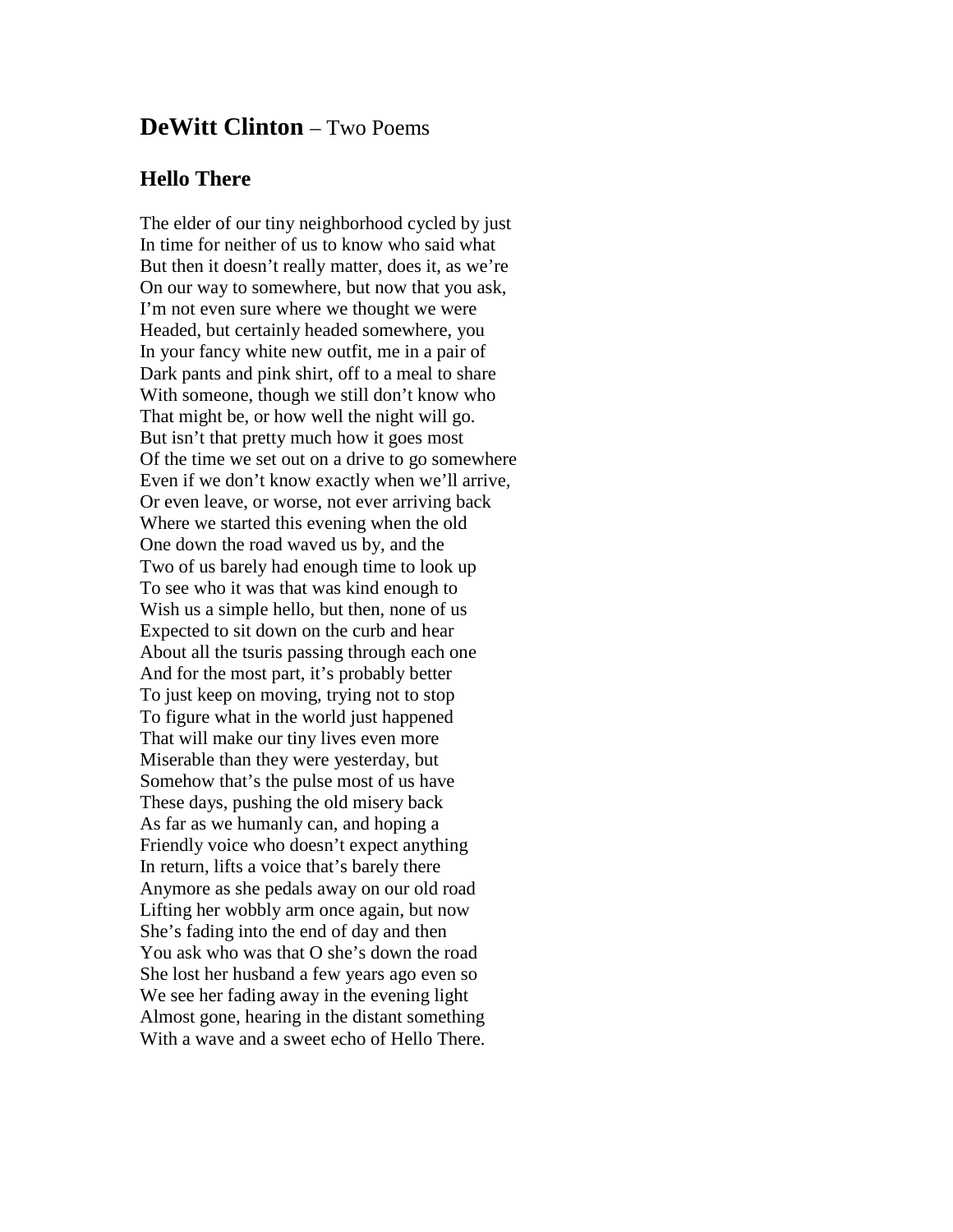## **Did You Take the Trash Out, Dear?**

It's late, as you know, or may not know Though you may have a few extra Minutes before lights are turned out For all of us, but I seem to remember So many light bulbs are burning out Faster than I can find the step ladder To step up into the next layer of light To make the tricky turns so as to Not separate the bulb from the screwy As I've done this and find I'm now down In the basement with flashlight looking At the updated fuse box to see which Has flipped, even slightly flipped for These days unless you're the expert It's harder and harder to tell, but that's Not really why we're here, is it, As I've sensed everything important Is slowing down, but please don't Call anyone as that'd be embarrassing But don't you too feel something is Just not right anymore, as the light Seems to be dimming all around Not just in our little brick house Which has ample lighting, of course, But I'll admit I'm walking slower Than I have and when I do, I sense A slight tilting or drifting as it's hard To stay on that fine line, looking a bit Screwy like I've had too much to drink Which might be true, but then The zigging and zagging of walking Down the block happens even without Evening refreshments, and another Thing that's odd is that the plates Are a bit smaller than they used To be and I've no problem with That just that the appetite is like The smaller plate, and we've even Gone to plastic spoons, why I'm Not sure but the wife says they're Pretty, aren't they, and I do agree But there's something out there, Don't you see it, too, that's making